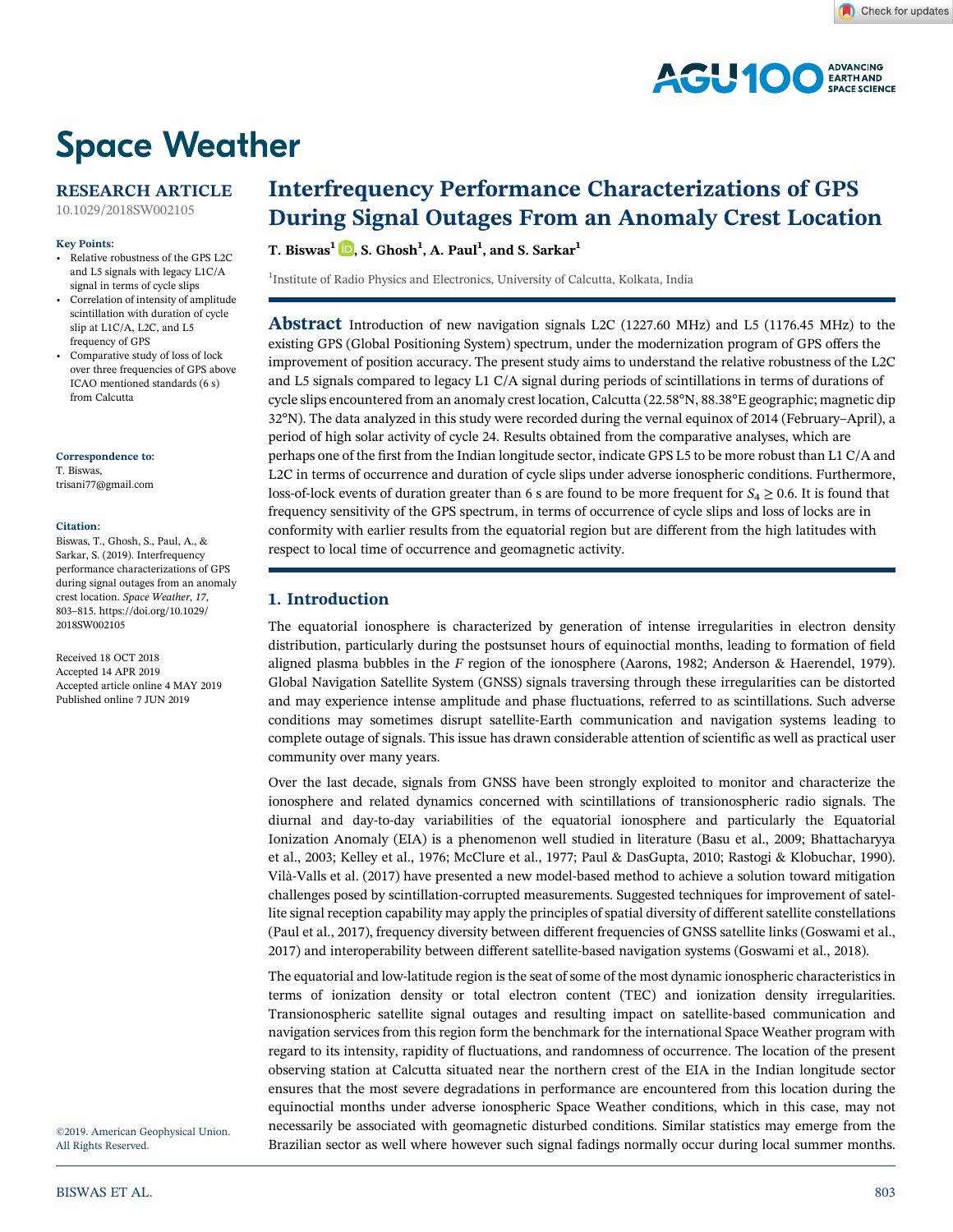In the midlatitudes and the polar regions, such deterioration in satellite-based systems and services are usually correlated with geomagnetic disturbed conditions.

GPS (Global Positioning System) modernization program has introduced two new navigation signals L2C (1227.60 MHz) and L5 (1176.45 MHz) to the GPS constellation. The L2C signal will be dedicated for civilian applications, and it is expected to replace the semicodeless L2P(Y) signal. The L5 signal is exclusively reserved for aviation navigation services and is designed with a protected spectrum, higher power, and greater bandwidth to support life-critical and high-performance applications. Measurement of carrier phase of the transionospheric signal is essential for high precision measurement delivered by satellite‐based navigation particularly for high dynamic platforms such as aircrafts (RTCA, 2006). Communication receivers are usually equipped with a dynamical range of signal fading, typically 25–30 dB-Hz, exceeding which the receiver fails to track the signal (Moraes et al., 2011; Seo et al., 2009). Therefore, fluctuation in phase introduced by the medium of propagation of the signal may lead to shift in frequency of the phase‐locked loop (PLL), and when this shift exceeds certain bandwidth of the PLL, the receiver experiences loss of phase lock. Loss of lock occurs when the phase error exceeds a certain threshold of the PLL that causes the carrier frequency of the signal to fall outside the loop's frequency pull-in range (Humphreys et al., 2005, 2010). A PLL's phase detector being periodic is unable to distinguish between a phase error and integral multiple of it. Therefore, cycle slip is encountered when the phase error shifts in the order of  $n \cdot 2\pi$ , n being an integer. The fades introduced in the signal may cause cycle slips, which in turn may affect the receiver to encounter loss of lock on transmitted signals.

Roy and Paul (2013) have previously reported results on loss of lock of carrier tracking loop during the equinoctial months of 2011 by recording received phase of GPS L1 signal from two stations, Calcutta and Siliguri, separated by 4° of subionospheric latitude near the northern crest of EIA in the Indian longitude sector. Jiao et al. (2015) have characterized signal fading across triple frequency of GPS in terms of fading duration, time separation between fades and fading overlap in an attempt to improve interfrequency aiding algorithms in signal tracking. Deep power fade (>15 dB) induced by abrupt phase transition, especially in the equatorial region, is a subject well addressed by Humphreys et al. (2005, 2010). Relative motion between the satellite and the drifting ionospheric irregularities may lead to greater possibility of cycle slips (DasGupta et al., 2006; Kintner et al., 2001, 2004). A new algorithm used by Liu (2010) detects cycle slips from TEC rate, where the data are recorded at a sampling frequency of 1.0 Hz. The effectiveness of the algorithm works well for data recorded at high carrier frequency compared to cases of low carrier frequency where small cycle slips may sometimes be difficult to detect. Jiao et al. (2018) have simulated amplitude and phase scintillation data to study the effect of dynamics of the receiver platform on scintillation characteristics, and in turn, compare these effects for dynamic and stationary platforms.

Inverse dependence of occurrence of ionospheric scintillation on carrier frequency of signal is a well‐known phenomenon. The relative performance of the different GPS frequencies, namely, L1, L2C, and L5 in terms of signal outages during periods of ionospheric scintillations could be interesting as well as valuable for system designers in their pursuit for assessing the signal strengths associated with the different GPS signals. Moraes et al. (2017) have reported studies of amplitude and phase scintillations on GPS triple frequency signals from São José dos Campos (23.1°S, 45.8°W; dip latitude 17.3°S, declination 21.4°W) located in Brazil, which shows that phase and amplitude scintillation are well correlated but the strength of the correlation increases toward cases of large intensities of scintillation. They have also found the loss of phase lock to be more frequent when the signal path becomes closer to the magnetic field lines. Intensity, duration, and occurrence frequency of scintillation have been studied by Jiao and Morton (2015) using multifrequency GPS scintillation data from high-latitude and equatorial stations. Effects of ionospheric scintillation on Global Navigation Satellite System (GLONASS) is presented by Moraes, Muella, et al. (2018), where L2 signal of the system is found to be 2 or 3 times more prone toward scintillation effects than L1. Additionally, this work has also compared GLONASS with GPS in terms of ionospheric scintillation effects and showed that constellation with fewer tracked satellites are more susceptible toward the effect.

The present study aims to analyze and compare the modernized GPS L2C and L5 signals with legacy L1 C/A signal in terms of occurrence and duration of cycle slips of the signals from Calcutta (22.58°N, 88.38°E geographic; magnetic dip 32°N), located near the northern crest of the EIA during the vernal equinoctial months of 2014. An attempt has been made to correlate  $S_4$  with cycle slip duration, which would help in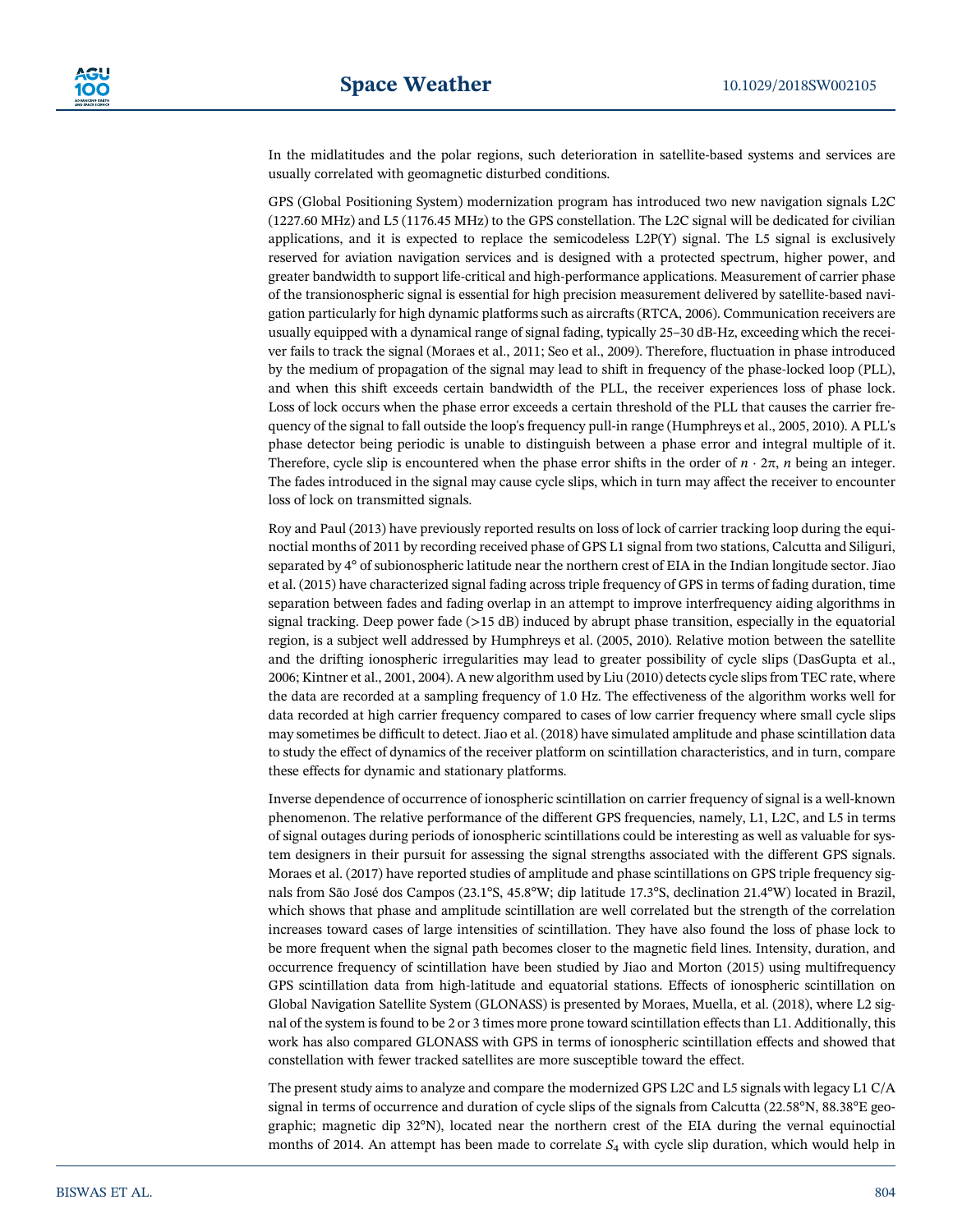understanding the impact of scintillation on the system performance. Comparative performances of the GPS triple frequency, during periods of signal outage could be essential information that has not been extensively reported from Indian longitude sector.

# 2. Data and Methodology

The present study has been done by utilizing data, obtained from a multifrequency, multiconstellation GNSS receiver (Septentrio PolaRxS Pro), operated at the Institute of Radio Physics and Electronics, University of Calcutta (22.58°N, 88.38°E geographic; magnetic dip 32°N) since 2013. This station being located in a geophysically sensitive region, transionospheric satellite signals are often disrupted by intense scintillations generated over the magnetic equator, especially during the postsunset hours of equinoctial periods (Paul et al., 2011). Hence, the signal outages from this location form an important benchmark for the international Space Weather program. Ray and DasGupta (2007) and Das et al. (2010) had observed the occurrence of post sunset GPS L band scintillation from Calcutta to be maximum during the equinoctial periods. This GNSS receiver is able to track and log data from GPS, GLONASS, and Galileo, as well as different Satellite‐based Augmentation System satellites at corresponding transmission frequencies. GPS links are tracked by the receiver at three frequencies L1 (1575.42 MHz), L2 (1227.6 MHz), and L5 (1176.45 MHz). Some of the important output parameters logged by the receiver at a sampling rate of 50 Hz (0.02 s) are Coordinated Universal Time, carrier phase (cycle) of the received signal, carrier-to-noise ratio  $(C/N<sub>O</sub>)$ , and receiver position. Elevation, azimuth, TEC, amplitude scintillation index  $(S_4)$ , and other related ionospheric parameters are recorded at sampling interval of 1 min.

The present analyses have been done under magnetically quiet conditions (with Dst index  $\leq$  –50 nT) of the vernal equinoctial period of 2014 (February–April), which was a high solar activity period (monthly Smoothed Sunspot Number [SSN]: 146.1, 128.7, 112.5; F10.7: 147.9–188.1 SFU, 134.2–162.5 SFU, 119.6– 185.2 SFU). Intense amplitude scintillations ( $S_4 \ge 0.6$ ) were observed at GPS L1 frequency on 60 nights during February to April 2014 from Calcutta.

| February: | 10 nights |
|-----------|-----------|
| March:    | 31 nights |
| April:    | 19 nights |

It is also important to mention that during March 2014, intense nighttime amplitude scintillation were observed at GPS L band from Calcutta on all 31 days. However, GPS L5 frequency being introduced under the GPS modernization program was transmitted by a significantly less number of satellites (SVID: 1, 24, 25, and 27) in 2014. A list of the number of satellites tracked by the 18‐channel GNSS receiver at GPS L2C and L5 in 2014 is presented below.

| Frequency | No. of SV links | <b>SVIDs</b>                           |
|-----------|-----------------|----------------------------------------|
| $(i)$ L2C | 10              | 1, 5, 7, 12, 15, 24,<br>25, 27, 29, 31 |
| $(ii)$ L5 |                 | 1, 24, 25, 27                          |

In the present paper, while comparing GPS L1 C/A, L2C, and L5, only those cases have been considered when scintillations were observed at L1, L2C, and L5 on the same SV link, that is, SV1 and SV24 in 2014. During February–April 2014, number of nights during which intense amplitude scintillation were observed in all three GPS L band frequencies (L1, L2, and L5) are as follows:

| February: | 1, 18, 24, 26–28                  |
|-----------|-----------------------------------|
| March:    | $1-12$ , $14-17$ , $19$ , $22-27$ |
| April:    | 3, 6, 10                          |

An elevation masking of 15° was maintained at all times while analyzing the data to minimize errors arising out of multipath effects.

Measurement of cycle slips are performed from the carrier phase of the received signals from GPS satellites transmitting L1, L2C, and L5 frequencies, recorded at 50‐Hz sampling rate (0.02 s). The received phase data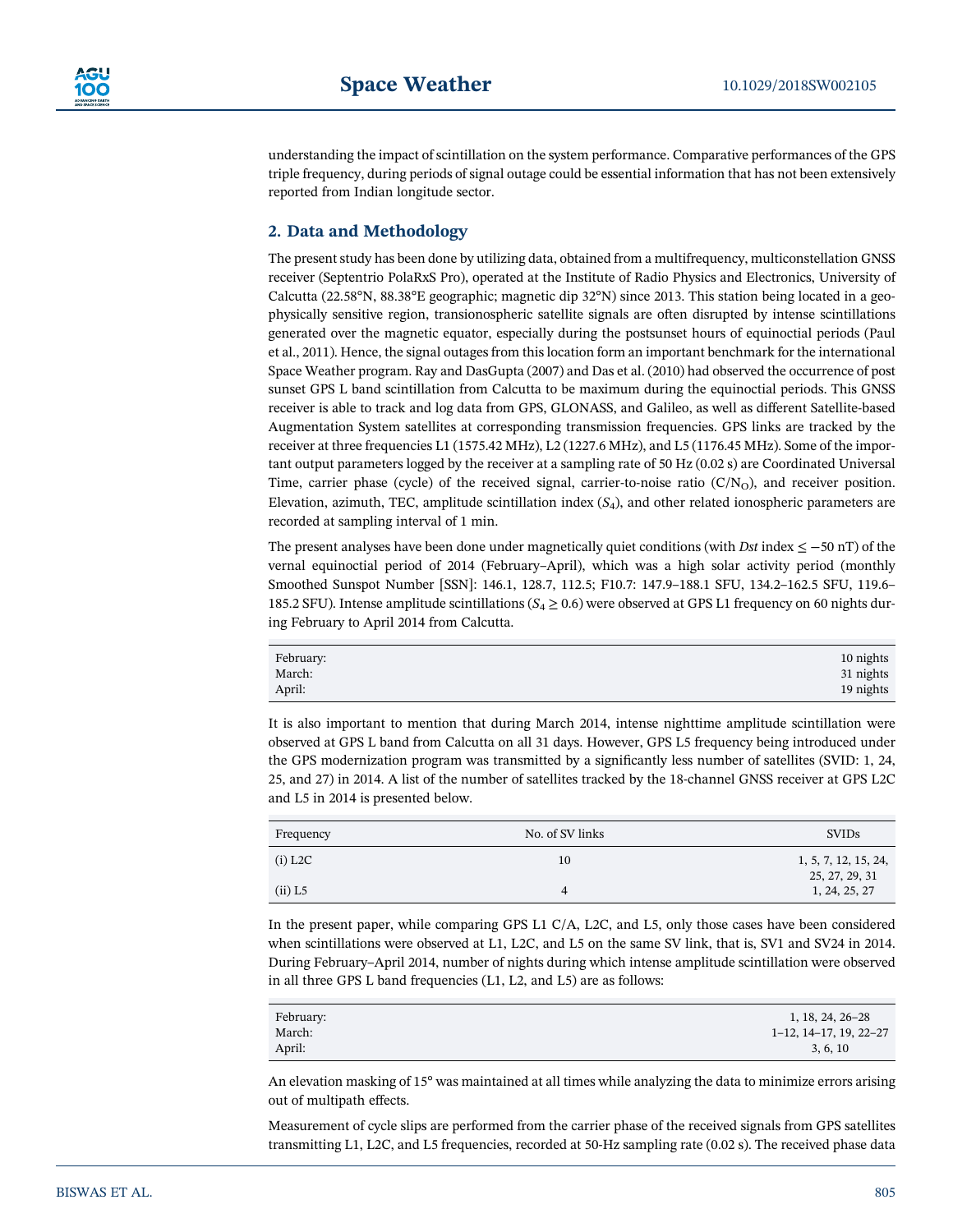from the satellites consist of dominant contribution due to geometric path length and minor contributions from the ionosphere and Doppler effects. This received phase information is detrended by successive differencing to remove contributions from the geometrical path length and free‐space Doppler and extract the ionospheric contribution (Hofmann-Wellenhof et al., 2008). A 90-min moving average of  $C/N<sub>O</sub>$  has been calculated and thereafter subtracted from instantaneous  $C/N<sub>O</sub>$  values to calculate deviations, if any. This process helps eliminate the slow variation of the signal arising out of satellite movements.

Outage of satellite signals refer to nonavailability of signals that are not attributable to hardware failure or poor satellite-to-receiver geometry. These discontinuities in the received signal as highlighted in the present paper are exclusively due to geophysical perturbations, caused by intersection of satellite signals with drifting ionospheric irregularities.

In an effort to compare GPS L1 C/A, L2C, and L5 frequencies in terms of signal outages in adverse ionospheric conditions, initially, this study has been performed independently on GPS L1 C/A, L2C, and L5 frequencies for all available satellites during March 2014. The objective behind this exercise was to demonstrate the magnitude of occurrence of loss of lock on each GPS frequency individually, considering all SVs together. The complete picture of the individual analysis on GPS L1 C/A, L2C, and L5 has been presented. Thereafter, comparative results of GPS L1 C/A, L2C, and L5 over the entire vernal equinoctial period of 2014 have been presented considering only SV 1 and SV 24.

In this context, it is important to indicate that the major objective of the present study is to exhibit the results of comparative analysis of GPS triple‐frequency (L1 C/A, L2C, and L5) regime, on the basis of loss of lock of signal leading to cycle slips. In this process of representation, a case study for 18 February 2014 has been highlighted and statistical results for the entire equinoctial period have been presented.

# 3. Results

During the vernal equinox of 2014, sixty nights of intense ionospheric scintillations ( $S_4 \ge 0.6$ ) were observed on GPS L band. Scattering of transionospheric satellite signals may take place as a result of intersection of signals with ionospheric irregularity structures causing intense ionospheric scintillations. Different studies on scattering of transionospheric signals have previously been reported in literature (Carrano et al., 2012; Singleton, 1970). This study essentially investigates the performance and robustness of the GPS triple‐ frequency (L1 C/A, L2C, and L5) signals during adverse ionospheric conditions.

Figures 1a and 1b show a representative case of maximum cycle slip detected at GPS L1 C/A on 26 March 2014, during 21:00–22:00 LT for a particular SV link (SV7) and corresponding C/N<sub>O</sub> deviation during the same time interval. The second difference on received phase of the signal has been plotted in Figure 1b during 20:00–21:00 LT. From Figure 1b, a clear break in the received phase of the signal could be observed indicating loss of lock of 302.34 s starting around 21:54 LT. Figures 1d and 1e represent the respective  $C/N<sub>O</sub>$ deviation and corresponding maximum loss of lock obtained at GPS L2C on 26 March 2014 on SV 7 during the same time interval of 21:00–22:00 LT. From Figure 1e, a loss of lock for 315.81 s can be measured on SV7 link at GPS L2C starting at 21:54 LT. The lock time of the signal, followed by the event of loss of lock was 31 s for L1 C/A and 29 s for L2C. Carrano and Groves (2010) have reported in a study that time of reacquisition of a signal after loss of lock event was 13.5 s on an average 50% of time. Since, SV7 was not equipped with transmitting L5 in 2014, in order to present a case of maximum cycle slip duration at L5, Figures 1g and 1h show the representative  $C/N_O$  deviation and corresponding second difference on phase at GPS L5 on the same day (26 March 2014) as observed in SV24. It shows that loss of lock encountered at GPS L5 is 1.66 s. However, over the entire period of analyses, maximum value of cycle slip duration at GPS L5 was found to be 2.54 s on SV24 on 3 April 2014. Figures 1c, 1f, and 1i present an enlarged section of the phase plot of Figures 1b, 1e, and 1h, respectively. It is important to note at this point that these values of cycle slips obtained for GPS L1 C/A and L2C on 26 March 2014 are in excess of that specified by International Civil Aviation Organization (ICAO) for Aeronautical Approach with Vertical Guidance (APV), namely, 6 s for APV‐I and 10 s for APV‐II, respectively, thereby resulting in possible hazards toward safety of civil aviation operations (International Civil Aviation Organization, 2006).

While comparing the triple-frequency GPS links in terms of loss of lock, detailed analyses have been performed for each frequency of GPS for the month of March 2014. A statistical description of the result of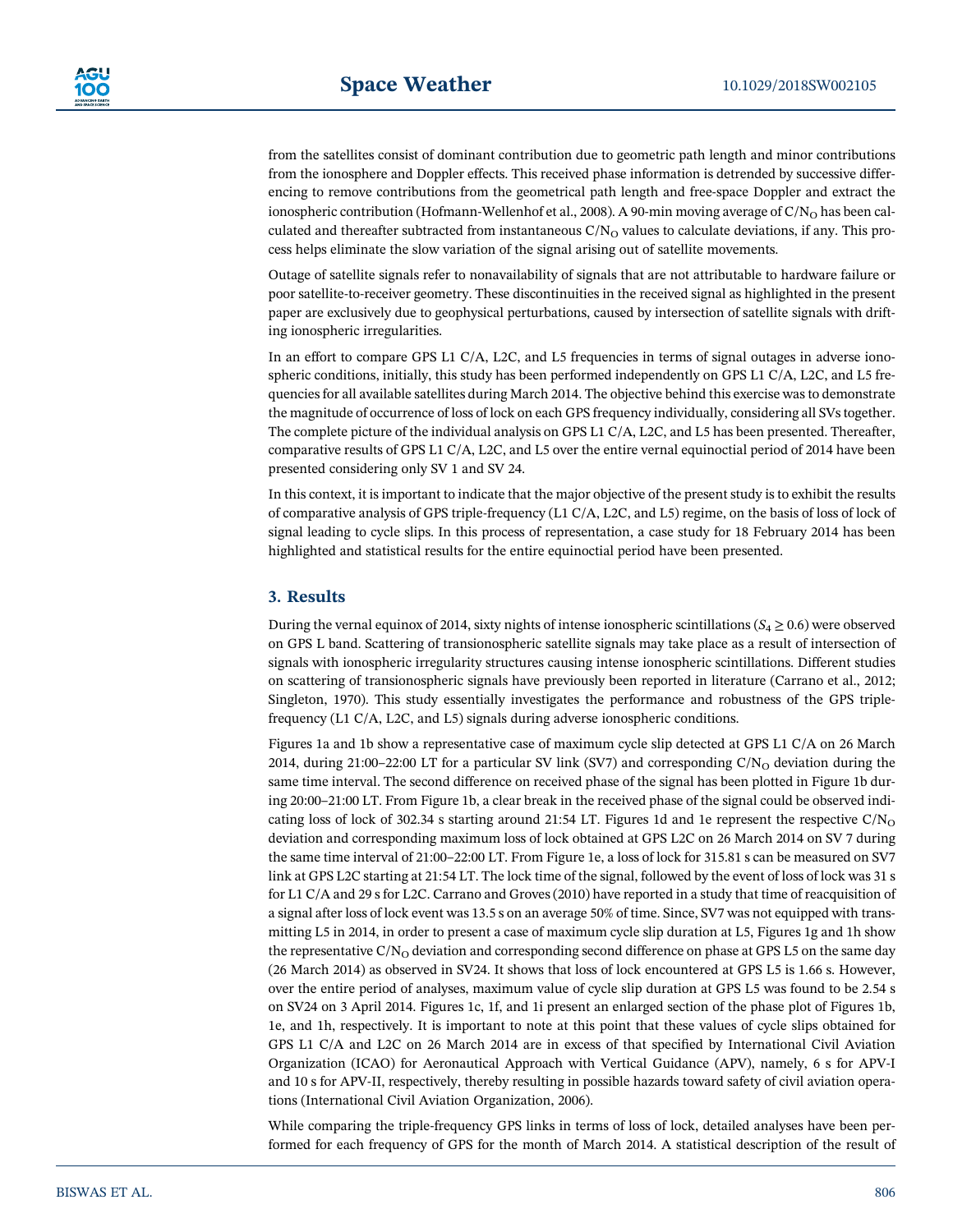

# **Space Weather** 10.1029/2018SW002105



Figure 1. A representative case of maximum cycle slips encountered at GPS L1 C/A, L2C, and L5 on 26 March 2014. (a) C/N<sub>O</sub> deviation at L1 C/A on SV7 during 21–22 LT. (b) Second difference in phase (cycles) at L1 C/A on SV7 during 21–22 LT. (c) Magnified version of second difference in phase (cycles) at L1 C/A on SV7 as observed in Figure 1b. (d) C/N<sub>O</sub> deviation at L2C on SV7 during 21-22 LT. (e) Second difference in phase (cycles) at L2C on SV7 during 21-22 LT. (f) Magnified version of second difference in phase (cycles) at L2C on SV7 as observed in Figure 1e. (g) C/N<sub>O</sub> deviation at L5 on SV24 during 23-24 LT. (h) Second difference in phase (cycles) at L5 on SV24 during 23–24 LT. (i) Magnified version of second difference in phase (cycles) at L5 on SV24 as observed in Figure 1h. GPS = Global Positioning System.

analyses is presented in Figure 2a where number of cases of cycle slips has been plotted in logarithmic scale as a function of different time durations for all GPS SV links at L1 C/A with elevation greater than 15°. From the figure, it is clear that although approximately 1,500 cases of cycle slips have been encountered having duration of 1–2 s, but there are also 85 cases of loss of lock measured for duration of 6–8 s and 24 cases when loss of lock was between 10 and 20 s. Further, six cases have been encountered when loss of lock was more than 60 s. In this regard, Table 1 shows the entire list of cycle slips encountered at GPS L1 C/A in terms of percentage of occurrence for different postsunset hours and its relation with intense scintillation during March 2014. Similarly, Figures 2b and 2c show the statistical description of loss of lock durations in logarithmic scale on GPS L2C and L5, respectively, during March 2014. From these plots, it could be observed that for L2C, 104 cases of loss of lock of duration 6–8 s have been noted and for duration of 10–20 s, 65 such cases are found. One thousand five hundred thirty‐nine cases of loss of lock were detected at L2C, which are of duration 1–2 s. In case of GPS L5, loss of locks encountered were 102 cases of 1–2 s duration and only one case of 2–4 s duration. No cycle slip of longer duration is observed for GPS L5 during March 2014. Figure 2d depicts the overall distribution of cycle slips combining the statistics of L1 C/A, L2C, and L5 during March 2014, as obtained from Calcutta on all GPS SV links. In this context, it is important to note that, being introduced under the GPS modernization program, in March 2014, even though the number of SV links that transmitted GPS L2C was less, loss of locks of duration 6 s and more is found to be more frequent for L2C than L1 C/A during the period of analyses.

In an effort to correlate number of cases of cycle slip with intensity of amplitude scintillations, durations of cycle slip have been plotted with respect to amplitude scintillation index  $(S_4)$  in Figure 3. Considering cases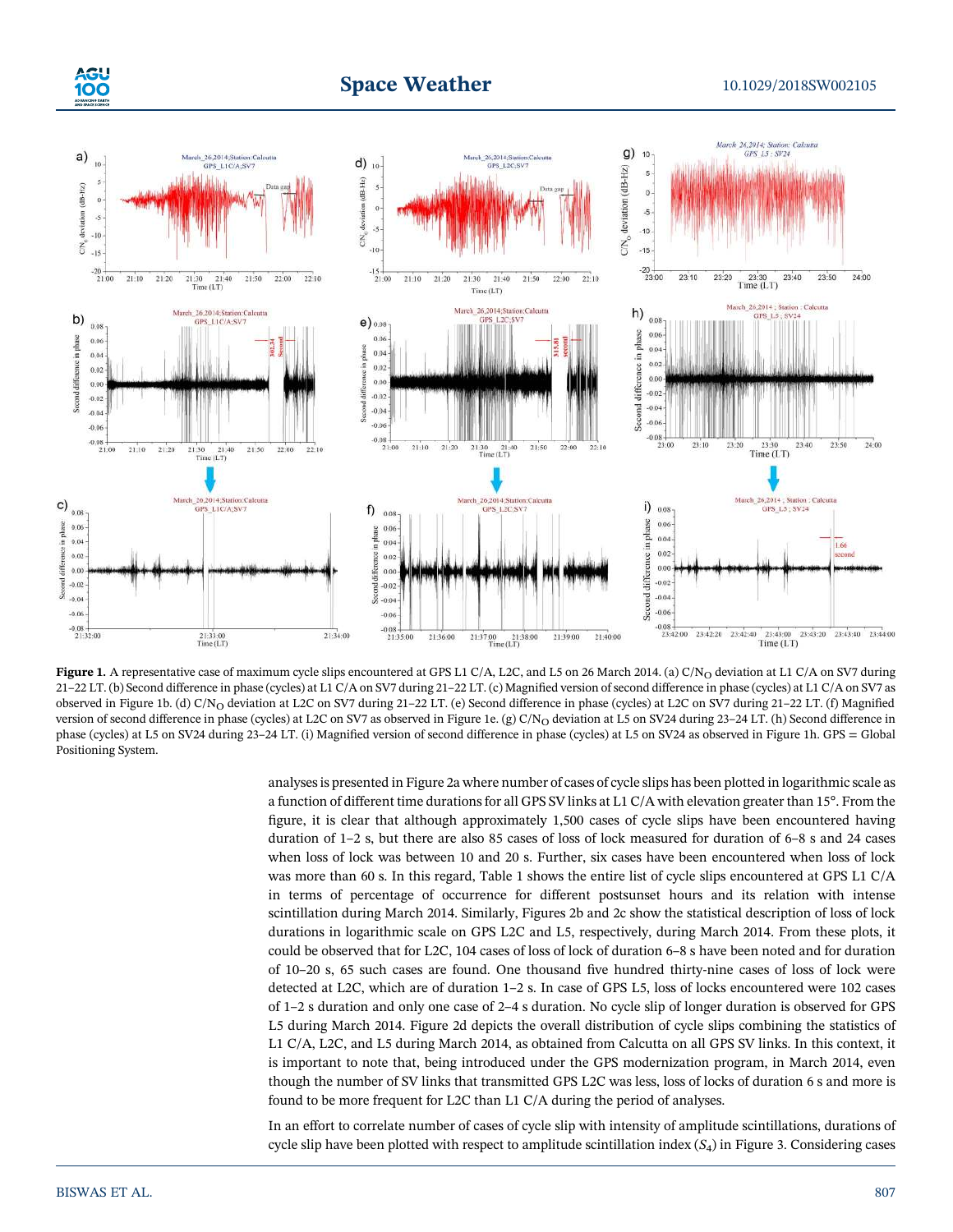

Figure 2. Statistical representation of cycle slips in logarithmic scale, observed at triple frequency of GPS during March 2014 from Calcutta. (a) Number of cases of cycle slips encountered at L1 C/A as a function of different time duration. (b) Number of cases of cycle slips encountered at L2C as a function of different time duration. (c) Number of cases of cycle slips encountered at L5 as a function of different time duration. (d) Comparative study between number of cases of cycle slips encountered respectively at L1 C/A, L2C, and L5 as a function of different time duration. GPS = Global Positioning System.

from all available GPS SV links at L1 C/A and L2C during March 2014, Figures 3a and 3b respectively show that cases of cycle slips are found to be more corresponding to  $S_4$  values greater than 0.6, which is in accordance with Moraes et al. (2011). In order to clearly indicate this feature, a vertical red line has been drawn for  $S_4 = 0.6$  and a similar horizontal line has also been drawn for loss of lock duration equal to 6 s. From the position of the horizontal line in Figures 3a and 3b, it is clear that majority of cycle slips greater than 6 s could be found for  $S_4$  values greater than 0.6. Carrano and Groves (2010) have presented a case in their work that shows, for a particular  $S_4$  value, rate of fading can be different for different satellites. Figure 3c shows the variation of  $S_4$  with duration of cycle slip at GPS L5 where the red dotted line at  $S_4 = 0.6$  marks the threshold for intense amplitude scintillations.

## Table 1 Statistical Description of Loss of Lock Events Observed at GPS L1 C/A During March 2014 From Calcutta

Statistical description of loss of lock events observed at GPS L1 C/A March 2014 Station: Calcutta

| Number of<br>satellites tracked | Total number of loss<br>of lock events encountered | Duration<br>of the<br>event | Percentage<br>of           | Percentage<br>of cases<br>with $S_4 \geq$<br>0.6 | Hourly values of occurrence of the event |                        |                 |                 |                 |                        |                        |
|---------------------------------|----------------------------------------------------|-----------------------------|----------------------------|--------------------------------------------------|------------------------------------------|------------------------|-----------------|-----------------|-----------------|------------------------|------------------------|
|                                 |                                                    |                             | occurrence<br>of the event |                                                  | $19 - 20$<br>LT                          | $20 - 21$<br><b>LT</b> | $21 - 22$<br>LT | $22 - 23$<br>LT | $23 - 00$<br>LT | $00 - 01$<br><b>LT</b> | $01 - 02$<br><b>LT</b> |
| 32                              | 2,473                                              | $01 - 02$ s                 | 60.70%                     | 45.61%                                           | 1.62%                                    | 13.91%                 | 17.39%          | 11.48%          | 13.18%          | 2.18%                  | 0.93%                  |
|                                 |                                                    | $02 - 04$ s                 | 23.90%                     | 16.86%                                           | 0.57%                                    | 4.08%                  | 5.70%           | 4.33%           | 7.84%           | 1.09%                  | 0.28%                  |
|                                 |                                                    | $04 - 06$ s                 | 9.50%                      | 8.90%                                            | 0.08%                                    | 1.33%                  | 2.79%           | 1.86%           | 2.75%           | 0.61%                  | 0.08%                  |
|                                 |                                                    | $06 - 08$ s                 | 3.44%                      | 3.44%                                            | 0%                                       | 0.28%                  | 0.90%           | 0.65%           | 1.25%           | 0.28%                  | 0.08%                  |
|                                 |                                                    | $08 - 10 s$                 | 0.81%                      | 0.77%                                            | 0%                                       | 0.08%                  | 0.32%           | 0.16%           | 0.04%           | 0.20%                  | 0%                     |
|                                 |                                                    | $10 - 20$ s                 | 0.97%                      | 0.97%                                            | 0%                                       | 0.04%                  | 0.28%           | 0.44%           | 0.12%           | 0%                     | 0.08%                  |
|                                 |                                                    | $20 - 30$ s                 | 0.12%                      | 0.08%                                            | 0%                                       | 0%                     | 0%              | 0.12%           | 0%              | 0%                     | 0%                     |
|                                 |                                                    | $40 - 50$ s                 | 0.32%                      | 0.32%                                            | 0%                                       | 0%                     | 0%              | 0%              | 0.32%           | 0%                     | 0%                     |
|                                 |                                                    | >60 s                       | 0.24%                      | 0.16%                                            | 0.04%                                    | 0.04%                  | 0.08%           | 0.08%           | 0%              | 0%                     | 0%                     |

Note. GPS = Global Positioning System.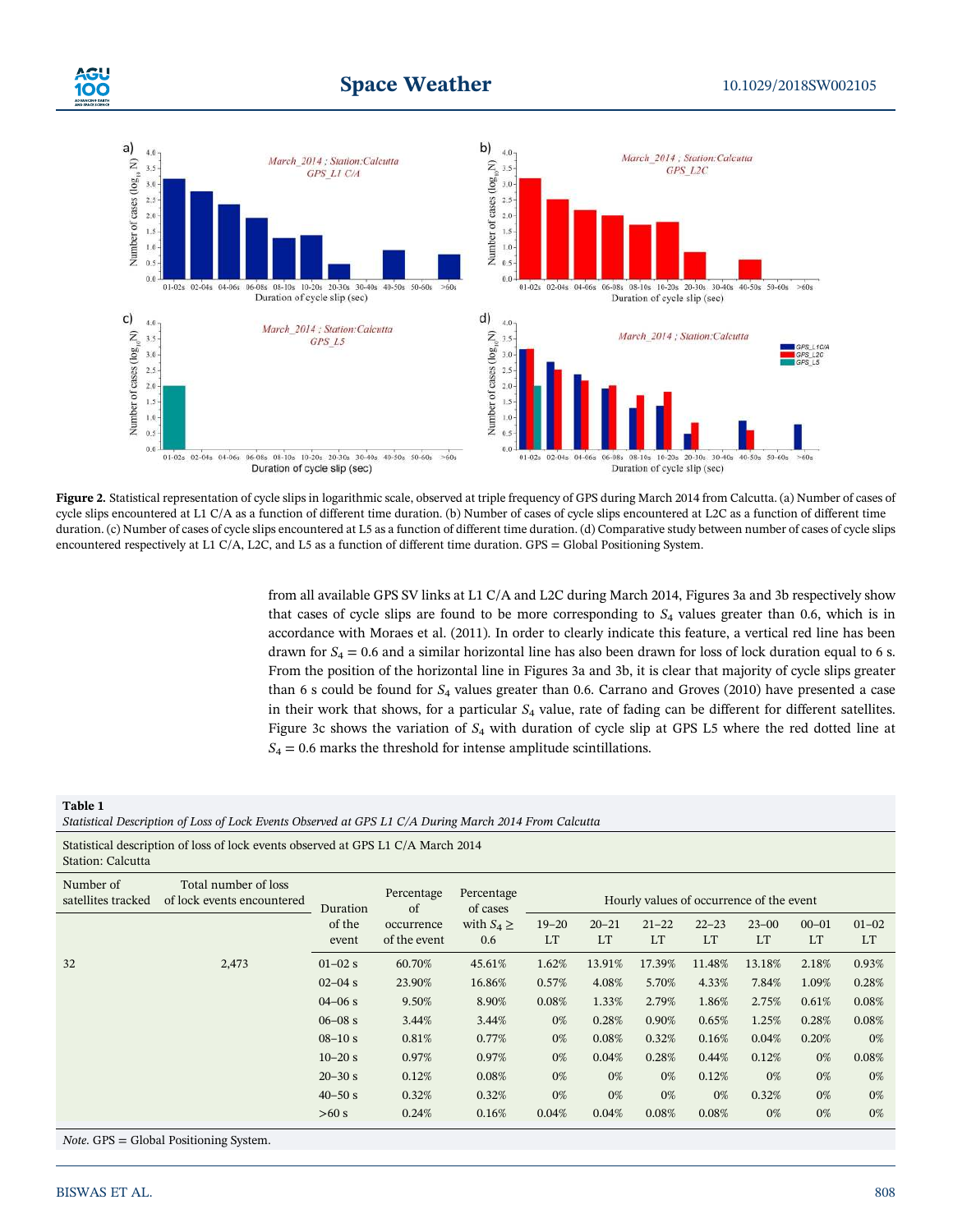

**Figure 3.** A correlation between intensity of amplitude scintillation index  $(S_4)$  and duration of cycle slips observed at (a) L1 C/A, (b) L2C, and (c) L5 of GPS during March 2014 from Calcutta. GPS = Global Positioning System.



Figure 4. A relation between depths of signal fading and duration of cycle slip for March 2014 on all SVs at (a) GPS L1 C/A and (b) GPS L2C. GPS = Global Positioning System.

In order to examine the relation between signal power and loss of lock events, duration of cycle slips ≥2 s has been plotted with respect to depth of signal fading during the periods of scintillations in Figures 4a and 4b for

GPS L1 C/A and L2C, respectively, for the period of March 2014. As the number of cases of cycle slips of duration greater than 2 s is extremely small for L5, the analysis of depth of fading was not carried on at this frequency. It is observed from the figures, that for L2C, the depth of fading lie between 10 and 25 dB, whereas for L1 C/A, it varies over a wide range of 2–30 dB. However, the majority of the loss of lock events seem to occur for depth of fading values between 10 and 25 dB.

A case study of 18 February 2014 has been highlighted followed by the statistics of vernal equinox 2014. Figures 5a–5c show an enlarged section of detrended carrier phase plot of SV1 at GPS L1 C/A, L2C, and L5, respectively, on 18 February 2014. A close look at Figures 5a–5c clearly reveals an interesting result in terms of robustness of the triple‐frequency GPS signals. In Figure 5a, loss of lock of 2.82 s is observed at GPS L1 C/A, which starts at 20:47 LT, while from Figure 5b, corresponding value of 6.52 s was observed at L2C around same time. Figure 5c shows, loss of lock of 1.50 s on GPS L5. Considering a case where loss of signal lock has started almost at the same time at all three GPS frequencies, it is clearly observed that duration of cycle slip is higher at L1 C/A than L5 and at L2C compared to L1 C/A, thereby indicating a less robustness of GPS L2C compared to other two signals L1 C/A and L5. Even though, the duration of cycle slips mentioned in the case study are not significant at L1 C/A and L5 as compared to ICAO specifications, duration of loss of lock at L2C is important.

In order to understand the correlation of cycle slips with amplitude scintillation index  $S_4$  at different frequencies, Figures 6a-6c show the variation of  $S_4$  with duration of cycle slip at GPS L1 C/A, L2C, and L5, respectively, as obtained from SV1 and SV24 during February–April 2014. In Figures 6a and 6c, the vertical lines at  $S_4 = 0.6$  indicate that majority of loss of locks at GPS L1 C/A and L5 has been encountered for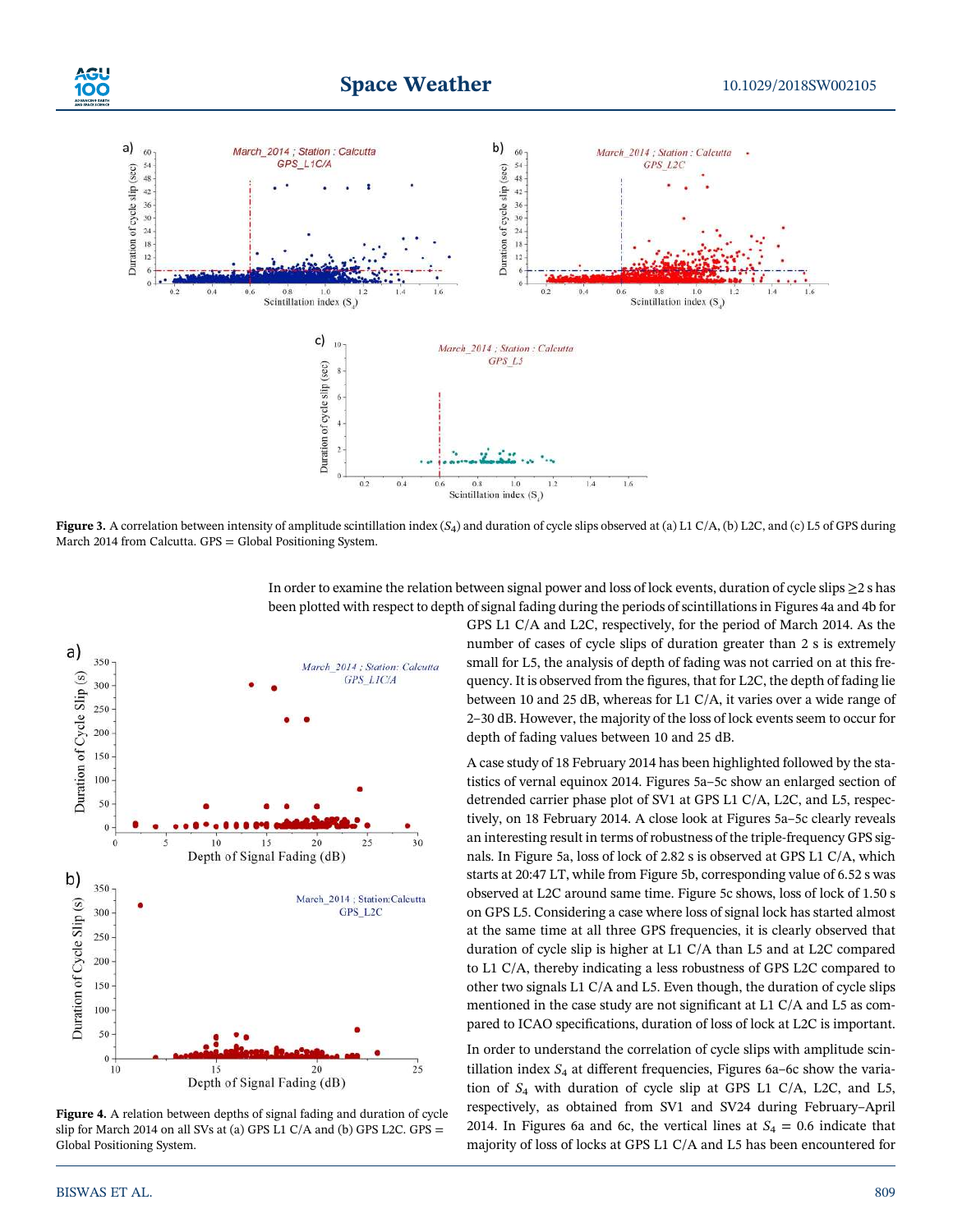



Figure 5. Case study of cycle slips observed on same SV link around same time interval at triple frequency of GPS on 18 February 2014. (a) Second difference in phase (cycles) at L1 C/A on SV1 during 20:46–20:48 LT. (b) Second difference in phase (cycles) at L2C on SV1 during 20:46–20:48 LT. (c) Second difference in phase (cycles) at L5 on SV1 during 20:46– 20:48 LT. GPS = Global Positioning System.

 $S_4 \geq 0.6$ . Figure 6b presents a scenario, where along with large number of cases, durations of loss of lock greater than 6 s have been found mostly for  $S_4 \geq 0.6$ . This can be clearly noted from the position of the vertical and horizontal lines in Figure 6b. In addition to that, comparing the plots of Figures 6a–6c, it can also be observed that the number of cases of cycle slips detected at GPS L2C is higher than that at GPS L1 C/A and L5. Figure 6d shows the statistics of cycle slips occurring on GPS L1 C/A, L2C, and L5 in logarithmic scale, from Calcutta during vernal equinox of 2014 for SV1 and SV24. From the plot, it is found that number of cases of loss of locks affecting L2C is maximized having two cases of 8–10 s and four such cases of 6–8 s. For GPS L1 C/A no loss of lock is observed for duration greater than 6 s. Similarly for L5, maximum duration of cycle slip encountered is within 2–4 s. It is also important to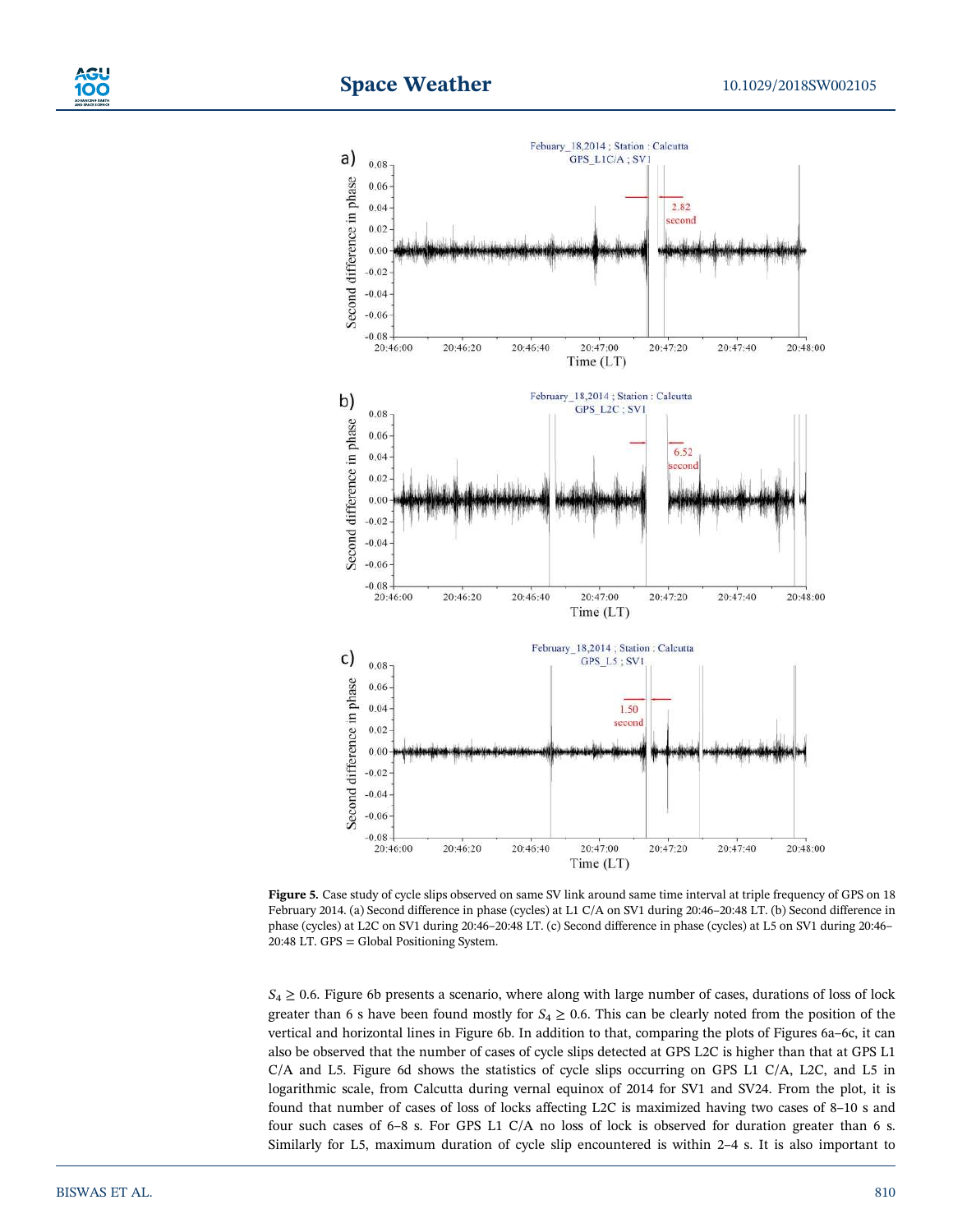

**Figure 6.** A correlation between intensity of amplitude scintillation index  $(S_4)$  and duration of cycle slips observed on same satellite links (SV1 and SV24) at (a) L1 C/A, (b) L2C, and (c) L5 of GPS during February–April 2014 from Calcutta. (d) A comparative statistical representation of number of cases of cycle slips in logarithmic scale, encountered on same satellite links (SV1 and SV24), respectively, at GPS L1 C/A, L2C, and L5 as a function of different time duration during February–April 2014. GPS = Global Positioning System.

notice from the plot that even though the majority of cycle slips took place for 1–2 s, occurrence is still highest for L2C than L1 C/A and L5. For durations of cycle slips greater than 2 s, it is observed that the three frequencies of GPS follow a pattern with duration of cycle slips at  $L2C > L1 C/A > L5$ . Considering the significance of loss of lock as specified by ICAO standards, these results lead to an important outcome that, of the three frequencies of GPS, GPS L5 is most robust while GPS L2C is least, under adverse ionospheric conditions.

# 4. Discussions

Space weather impacts on technology-based infrastructure could sometimes be as critical as life threatening under adverse ionospheric conditions especially for situations involving high dynamic platforms like an aircraft. Phase of a transionospheric satellite signal is an important tool to measure the outages of signals. Previously, events of cycle slips affecting GPS L1 and L2, from Calcutta and Siliguri near the northern crest of EIA, have been reported in literature (Roy & Paul, 2013).

The present paper, possibly reports for the first time, a comparative study from the perspective of loss of lock of triple‐frequency GPS signals from a station Calcutta, located near the northern crest of the EIA in the Indian longitude sector during the present solar maxima. Durations of cycle slips observed in March 2014 at L1 C/A and L2C are significantly higher than the ICAO specified values for civil aviation. In addition, the occurrence of cycle slips is found to be more frequent and of longer durations at L2C during February–April 2014. Dependence of the intensity of amplitude scintillations on solar flux variations, specifically near the northern crest of EIA have previously been reported by Aarons (1982) indicating higher scintillation intensity during periods of high solar flux. The present analyses have found longer durations of loss of lock on GPS signals during February (monthly SSN: 146.1; F10.7 varies from 147.9 SFU to 188.1 SFU) than March (monthly SSN: 128.7; F10.7 varies from 134.2 SFU to 162.5 SFU) and April (monthly SSN: 112.5; F10.7 varies from 119.6 SFU to 185.2 SFU) depicting the effect of solar flux variation on the event, during the year 2014, which is consistent with Aarons (1982). The maximum value of loss of lock observed on SV1 at L2C is 8.32 s in February, while the corresponding values during March and April were 5.66 and 4.36 s, respectively. In an effort to correlate the loss of lock on the signal with intensity of amplitude scintillation, this work also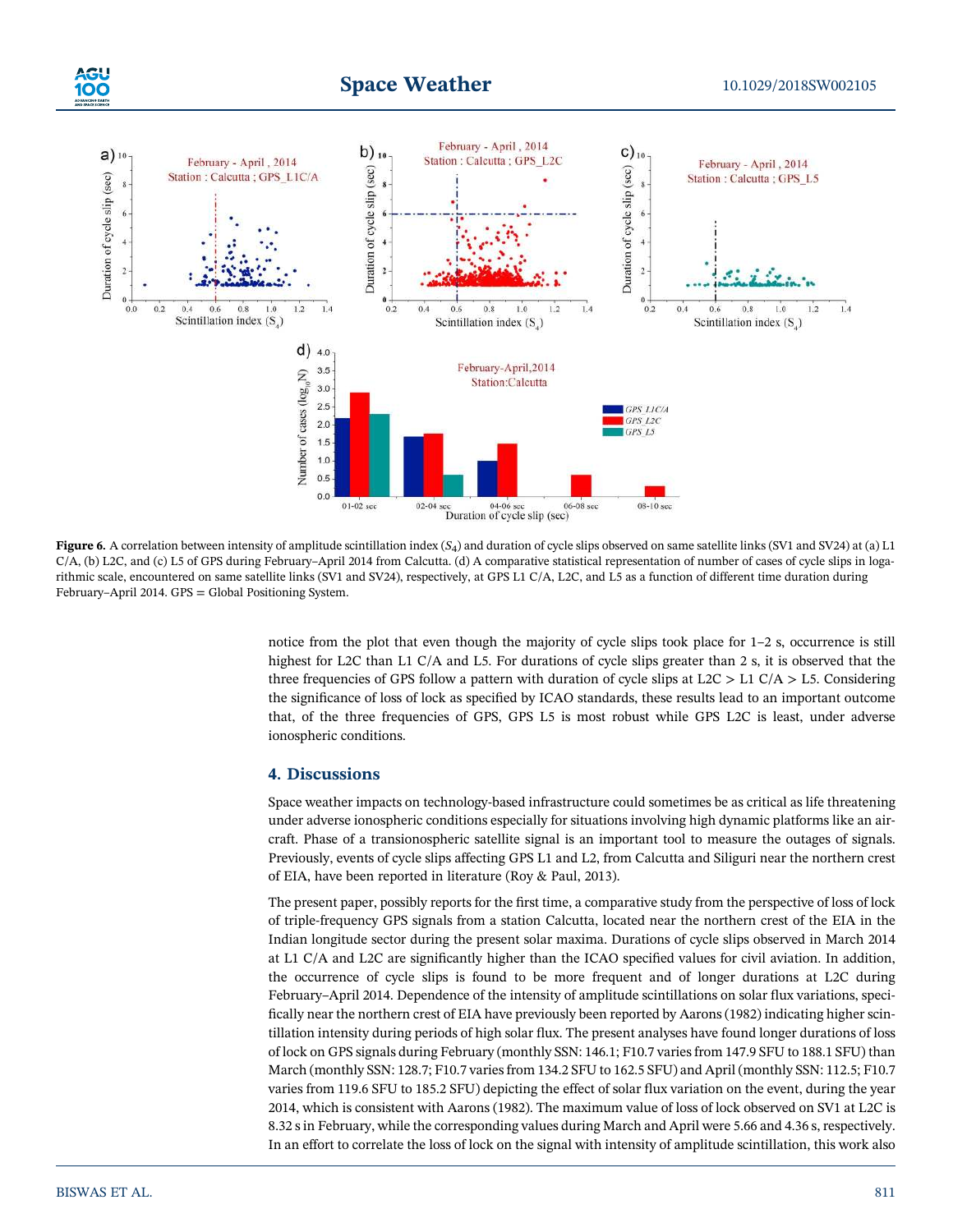reports the variation of  $S_4$  with duration of cycle slip at all three GPS frequencies. From the analyses, it could be understood that majority of cycle slips occurred for  $S<sub>4</sub>$  values greater than 0.6 at all three frequencies of GPS (Figures 3 and 6a–6c). Along with that, the ICAO-mentioned safety time to alert 6 s is exceeded for  $S_4 \geq 0.6$  (Figures 3a, 3b, and 6b). Jiao and Morton (2015) have found amplitude and phase scintillation events to be stronger and long lasting on L2C and L5 than on L1 C/A at both equatorial and high-latitude regions. Effects of ionospheric scintillations being inversely related with carrier frequencies, GPS L5 was expected to be most affected with longer durations of cycle slips than L2C. But the results of this exercise exhibit rather interesting outcome, where GPS L2C has experienced longer durations as well as more frequent cycle slips than L5.

Documents provided by (Aeronautical Radio, Incorporated, Engineering services, 2005, 2006a, 2006b) have illustrated GPS L5 to be substantially different from legacy L1 C/A or even the modernized L2C signals. The  $C/A$  code of GPS L1 signal is modulated with the Gold code and the L2C signal is a combination of  $C/A$ -, moderate length, and long length code on L2C (Hofmann‐Wellenhof et al., 2008). Under the modernization program of GPS, the new GPS L5 has power specification, which is 3.6 to 4.5 dB stronger than L1 C/A (Hudnut & Titus, 2004). Another key aspect of GPS L5 is the implementation of Neuman Hoffman code, which reduces the narrowband interference effect and cross correlation, thereby providing more robust bit synchronization (van Dierendonck et al., 2000). Furthermore, the Quadrature‐phase (Q5) and In‐phase (I5) channels of the L5 signal are modulated with different PRN codes, which are completely orthogonal to each other. These codes are significantly different from C/A‐, P‐, and L2C codes used on L1 and L2 carriers both in terms of chipping rate and length. Natural chipping rate frequency of L1 and L2 signals is 10.23 MHz. For GPS L5, 10.23-megachip-per-second chipping rate was applied, which is 10 times that of C/A or L2C codes (Van Dierendonck & Hegarty, 2000). This enables L5 with a better rejection of narrowband in‐band interference. Therefore, new GPS L5 is implemented with a pilot signal structure, such that it provides improved correlation properties, stronger signal power, and advanced interference protection (Hudnut & Titus, 2004). This might be a possible reason for better performance of the new GPS L5 in terms of signal tracking and consequently being less prone to cycle slip.

Seo et al. (2009) have defined deep fading in accordance with a particular receiver's carrier tracking loop performance, where deep fading is when a signal fade is deep enough to break the carrier tracking loop of the receiver. According to this definition, the value of the  $C/N<sub>O</sub>$  dropping below a threshold value may lead to deep fades that may attribute to abrupt phase transition as mentioned by Humphreys et al. (2010). Jiao et al. (2015) have found deep signal fading events exceeding the threshold of −10 and −20 dB to be higher on L2C than L1 C/A and L5. Figures 4a and 4b of the present paper shows the variation of depth of signal fading during the events of loss of lock. Even though the values of depth of fading vary from 2–30 dB at L1 C/A, C/N<sub>O</sub> value of a signal during the events of loss of lock were never found below 25 dB-Hz, which is the tracking range of the receiver in analysis.

Moraes, Vani, et al. (2018) have presented results where GPS L1 signal, have lower probabilities of being affected by moderate to strong scintillations compared to GPS L2C and L5 signal, which are in accordance with the inverse dependence of ionospheric scintillation intensity and carrier frequency. A fading model used by the above workers has verified the degraded performance of new L2C and L5 signals with respect to L1 signal. Jiao et al. (2016) reported L5 to have smaller tendency toward number of fades compared to L1 and L2C signal during the same period of scintillation and a decreased correlation between the GPS frequencies during strong scintillation. In the present work, effort has been made to compare L1 C/A signal with L2C and L5 signals in terms of loss of lock and cycle slips. The results of the analyses are explained in terms of the different codes used for modulation of the carrier frequencies to find L5 signal better in terms of performance during loss of lock events.

Delay et al. (2015) have previously reported the probability distribution of interrupted tracking of GPS L1, L2C, and L5 signals in terms of scintillation-induced data gap as a function of  $S_4$  from a station near Brazil, thereby suggesting less robustness of L2C and L5 compared to L1. Decorrelation of GPS triple‐ frequency signals, in terms of  $S_4$  and  $C/N<sub>O</sub>$ , during periods of ionospheric scintillations, have been studied by Goswami et al. (2017) from Calcutta. Carrano et al. (2012) have also emphasized the use of frequency diversity to mitigate the effects of scintillation. They have also suggested that decorrelation of scintillation intensity with frequency enables the receiver to independently maintain lock on one of the tracking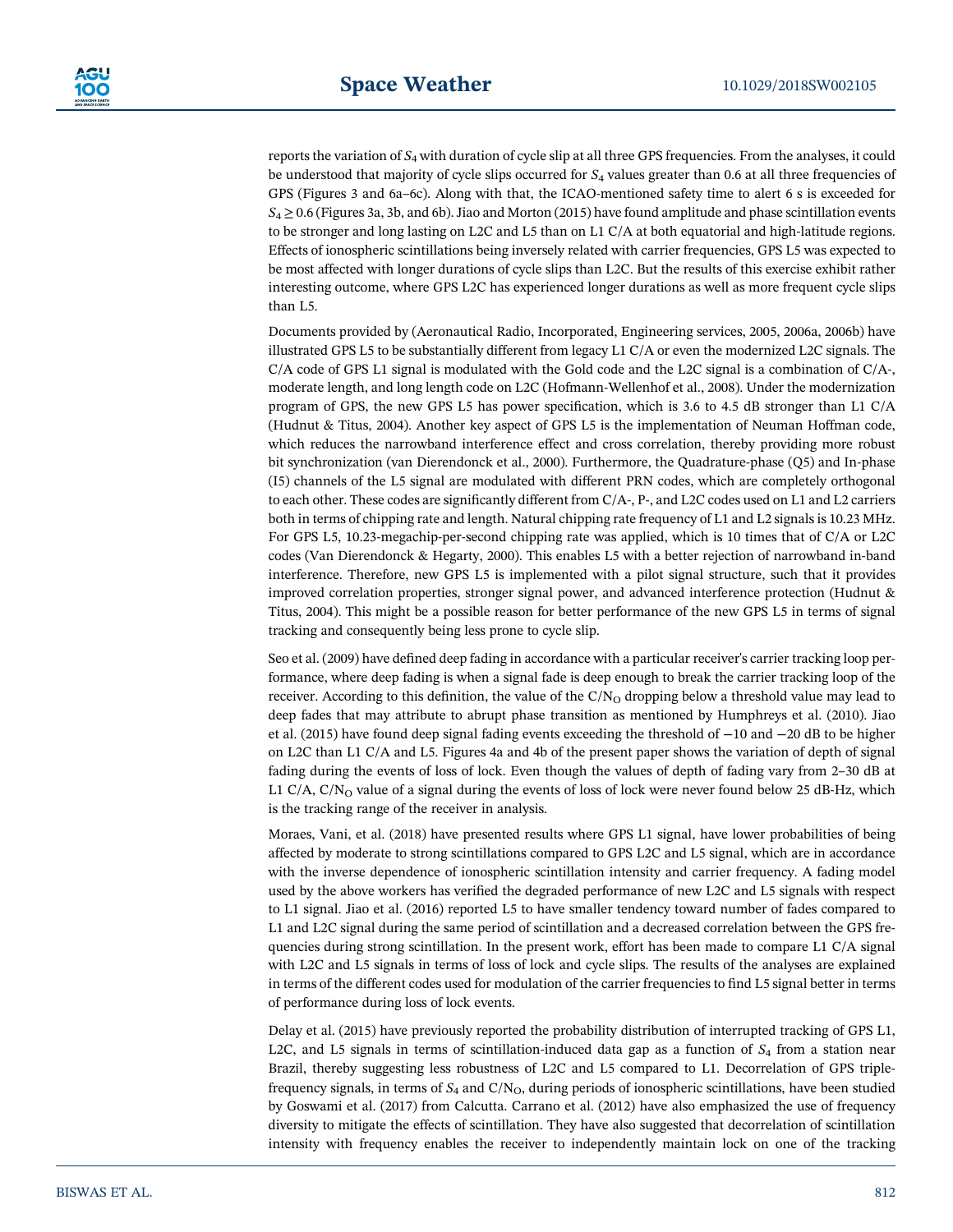carriers. A study on GPS triple frequency from Brazil, in terms of amplitude and phase scintillation, has been presented by Moraes et al. (2017) where, variation of phase scintillation with local time and percentage concentration of the same with amplitude scintillation is shown as a function of frequency. A new approach was adopted by Vilà‐Valls et al. (2017) to provide most reliable method of enhancing filtering performance in order to achieve robust tracking of the signal during severe scintillation events. These workers have established the new multivariate aggressive model to be superior in terms of robustness while considering cycle slip events.

Over time, several researchers have presented constructive results based on algorithms and simulations on cycle slip detection and repair mechanisms. Dai et al. (2009) have demonstrated an algorithm to detect and validate cycle slips for triple‐frequency GPS receivers. Jiao and Morton (2015) have reported that a simulated signal with decreased decorrelation time is a threat to receiver processing and relative dynamics between GPS satellites and irregularities should be considered while developing robust receiver algorithms. The failure of the receiver to accurately detect and count an incoming signal leads to lost cycles. At this stage, a feasible solution as proposed by Lipp and Gu (1994) for repair of lost cycles could be arrived at by utilizing the short-term stability of an Inertial Navigation System. Humphreys et al. (2005) evaluated the performance of several GPS carrier tracking loops in order to examine the PLL structure that enable good phase tracking during power fades induced by strong equatorial scintillation. Their experimental outcome indicate that constant bandwidth PLLs  $(\sim 15 \text{ Hz})$  tend to lose phase lock during scintillations compared to the decisiondirected discriminator, which reduces the carrier lock threshold by  $\sim$ 1 dB. So far, different models have been developed for studying scintillation effects on PLLs. But these models are somewhat inadequate for scintillations, frequently encountered at equatorial and low latitudes.

# 5. Conclusion

Space Weather broadly refers to the Earth‐Sun environment, which may affect systems operating within this region. Intense Space Weather events in Earth's ionosphere may cause complete outage of transionospheric satellite signals, thereby posing severe threat to the satellite-based communication and navigation systems.

Calcutta being situated near the northern crest of EIA is severely prone to outage of signals during intense scintillations occurring over the magnetic equator (Paul et al., 2011). Considering this fact, some interesting results have been found when comparing the modernized GPS signals L2C and L5 with the legacy L1 C/A signal from station. The effect of adverse ionospheric conditions on lower-frequency carrier being more intense due to inverse dependence of scintillation on frequency, GPS L5 was expected to be most affected by events of signal outages during ionospheric scintillations. But statistical outcome from the data analyzed during the vernal equinox of 2014 suggest the fact that occurrence of loss of lock is more frequent at L2C than L1 C/A and L5. Previously, Jiao et al. (2016) have found L5 to have smaller tendency toward signal fades compared to L1 and L2C signals considering same period of scintillations. Results of present study also suggest that relative robustness of the three GPS signals in terms of occurrence and durations of cycle slips could follow the sequence  $L5 > L1 C/A > L2C$ , thereby defining the modernized GPS L5 as most robust and GPS L2C as least robust for signal tracking.

High-latitude ionosphere is dominated by phase scintillation events over amplitude scintillations caused by the ionospheric density gradients and precipitation of electrons along the geomagnetic field lines (Prikryl et al., 2014). Jiao and Morton (2015) have reported observations made from Gakona, Alaska (62.4°N, 145.2°W geographic); Jicamarca, Peru (11.9°S, 76.9°W geographic); and Ascension Island (7.9°S, 14.4°W geographic), which shows that scintillation events at high latitudes are more likely to occur when  $A<sub>p</sub>/K<sub>p</sub>$ index is higher but equatorial scintillations are mostly independent of geomagnetic activity. They have also found that equatorial scintillation is more severe and long lasting than that at high-latitude region. The present paper reports analyses from equatorial station Calcutta (22.58°N, 88.38°E geographic; magnetic dip 32°N) during geomagnetic quiet period (Dst index  $\le -50$  nT;  $K_p < 5$ ) and finds cases of intense amplitude scintillations ( $S_4 \ge 0.6$ ) that are correlated with loss of lock events at triple frequency of GPS. Loss of locks associated with intense scintillations observed from this station under geomagnetic quiet period are results that are in accordance with Jiao and Morton (2015). However, this paper also finds the events of loss of lock due to ionospheric scintillations to be maximum at L2C and minimum at L5, which is different from Jiao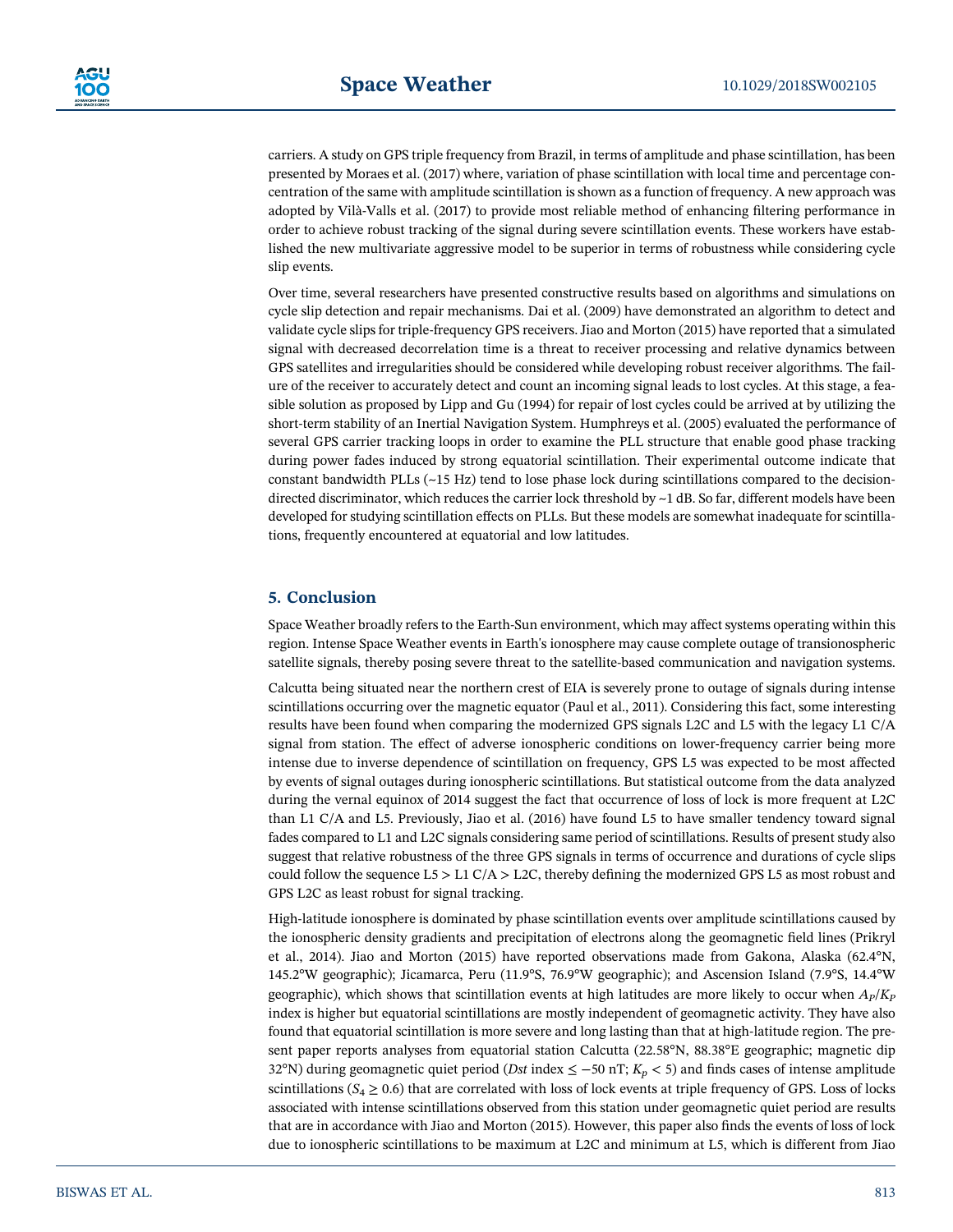and Morton (2015) who found scintillation events on both L2C and L5 to be higher than L1 C/A at high and low latitudes as well.

Chen et al. (2008) reported a 3‐year (2001–2003) study from Hong Kong (22°N geographic, 12°N geomagnetic). Results obtained from this equatorial station show that, during geomagnetic quiet period, loss‐of‐lock events are mostly encountered for L2 compared to L1 frequency. The results obtained for the present analyses during geomagnetic quiet conditions corroborate the findings of Chen et al. (2008).

Durations of loss of lock events, found on GPS L1 C/A and L2C signals, are above the threshold values mentioned by the ICAO for civil aviation operation, which is 6 s for APV-I and 10 s for APV-II. However, GPS L5 adheres to ICAO APV specifications encountering no such high values of cycle slip durations, thereby justifying the robustness of the signal.

Probability of signal fades up to a particular level can be directly related to the  $S_4$  index (Delay et al., 2015). Therefore, when the signal level drops below a certain threshold, the receiver becomes prone to loss of lock, which varies as a function of  $S_4$  index (Carrano & Groves, 2010). Therefore, in an effort to correlate occurrence of cycle slip events with intensity of amplitude scintillation, the present study has observed that occurrence of loss of lock and cycle slips for all three GPS frequencies are more frequent when  $S_4 \geq 0.6$ . It is also important to note that majority of cycle slips of duration more than 6 s are found for  $S_4 \ge 0.6$ .

Data analyzed from the Canadian High Arctic Ionospheric Network shows that number of cases of cycle slips, caused mainly by auroral arcs that are high prior to local magnetic midnight (Prikryl et al., 2010). The present paper shows hourly variation of loss of lock events observed at GPS L1 C/A from equatorial station Calcutta. The events of loss of lock are found to be large in number, and their occurrence is correlated with  $S_4 \geq 0.6$  even after local midnight.

#### Acknowledgments

This research has been sponsored in part by the Centre of Advanced Studies in Radio Physics and Electronics at University of Calcutta. One of the authors (T. B.) acknowledges the support provided by Council of Scientific and Industrial Research (CSIR), Government of India, at Institute of Radio Physics and Electronics (IRPE), University of Calcutta, in the form of a fellowship. Authors are thankful to Kyoto University for providing geomagnetic data on the website wdc.kugi.kyoto‐u. ac.jp/dstdir/. The processed data used for this study have been uploaded for sharing among the community as suggested. The corresponding doi assigned to the dataset is 10.5281/ zenodo.2613523.

# References

Aarons, J. (1982). Global morphology of ionospheric scintillations. Proceedings of the IEEE, 70(4), 360–378.

- Anderson, D. N., & Haerendel, G. (1979). The motion of depleted plasma regions in the equatorial ionosphere. Journal of Geophysical Research, 84(A8), 4251–4256.
- ARINC Engineering Services (2005). NAVSTAR GPS space segment/user segment L5 interfaces, Interface specification, IS‐GPS‐705, IRN‐ 705‐003, www.arinc.com/gps
- ARINC Engineering Services (2006a). NAVSTAR GPS space segment/navigation user interfaces, Interface specification, IS‐GPS‐200, revision D, IRN‐200D‐001, www.arinc.com/gps
- ARINC Engineering Services (2006b). NAVSTAR GPS space segment/user segment L1C interfaces, Interface specification, Draft IS‐GPS‐ 800, www.navcen.uscg.gov/gps/modernization
- Basu, S., Basu, S., Huba, J., Krall, J., McDonald, S. E., Makela, J. J., et al. (2009). Day‐to‐day variability of the equatorial ionization anomaly and scintillations at dusk observed by GUVI and modeling by SAMI3. Journal of Geophysical Research, 114, A04302. https://doi.org/ 10.1029/2008JA013899
- Bhattacharyya, A., Groves, K. M., Basu, S., Kuenzler, H., Valladares, C. E., & Sheehan, R. (2003). L‐band scintillation activity and space‐ time structure of low-latitude UHF scintillations. Radio Science, 38(1), 1004. https://doi.org/10.1029/2002RS002711

Carrano, C. S., & Groves, K. M. (2010). 23rd International Technical Meeting of the satellite Division of The Institute of Navigation, Portland OR, September 21‐24,.

- Carrano, C. S., Groves, K. M., McNeil, W. J., & Doherty, P. H. (2012). Scintillation Characteristics across the GPS Frequency Band, 25th International Technical Meeting of the Satellite Division of The Institute of Navigation, Nashville TN, September 17‐21.
- Chen, W., Gao, S., Hu, C., Chen, Y., & Ding, X. (2008). Effects of ionospheric disturbances on GPS observation in low latitude area. GPS Solutions, 12(1), 33–41.
- Dai, Z., Knedlik, S., & Loffeld, O. (2009). Instantaneous triple-frequency GPS cycle slip detection and repair. International Journal of Navigation and Observation, 2009, 1–15. https://doi.org/10.1155/2009/407231
- Das, A., Gupta, A. D., & Ray, S. (2010). Characteristics of L-band (1.5 GHz) and VHF (244 MHz) amplitude scintillations recorded at Kolkata during 1996-2006 and development of models for the occurrence probability of scintillations using neural network. Journal of Atmospheric and Solar‐Terrestrial Physics, 72(9‐10), 685–704.
- DasGupta, A., Paul, A., Ray, S., Das, A., & Ananthakrishnan, S. (2006). Equatorial bubbles as observed with GPS measurements over Pune, India. Radio Science, 41, RS5S28. https://doi.org/10.1029/2005RS003359
- Delay, S. H., Carrano, C., Groves, K., & Doherty, P. H. (2015). A statistical analysis of GPS L1, L2 and L5 tracking performance during ionospheric scintillation. Proc. 2015 ION Pacific PN T Conference, Honolulu, Hawaii, April 20‐23, 1‐8.
- Goswami, S., Paul, A., & Haldar, S. (2018). Study of relative performance of different navigational satellite constellations under adverse ionospheric conditions. Space Weather, 16, 667–675. https://doi.org/10.1029/2017SW001762
- Goswami, S., Paul, K. S., & Paul, A. (2017). Assessment of GPS multifrequency signal characteristics during periods of ionospheric scintillations from an anomaly crest location. Radio Science, 52, 1214-1222. https://doi.org/10.1002/2017RS006295
- Hofmann‐Wellenhof, B., Lichtenegger, H., & Wasle, E. (2008). GNSS—Global Navigation Satellite Systems: GPS, GLONASS, Galileo, and more. Berlin, Germany: Springer Science & Business Media.
- Hudnut, K. W., & Titus, B. (2004). GPS L1 civil signal modernization (L1C), The Interagency GPS Executive Board, www.navcen.uscg.gov/gps Humphreys, T. E., Psiaki, M. L., & Kintner, P. M. Jr. (2005). GPS carrier tracking loop performance in the presence of ionospheric scintillations. Proc. 2005 ION GNSS Conference, Long Beach, CA, September 13‐16.